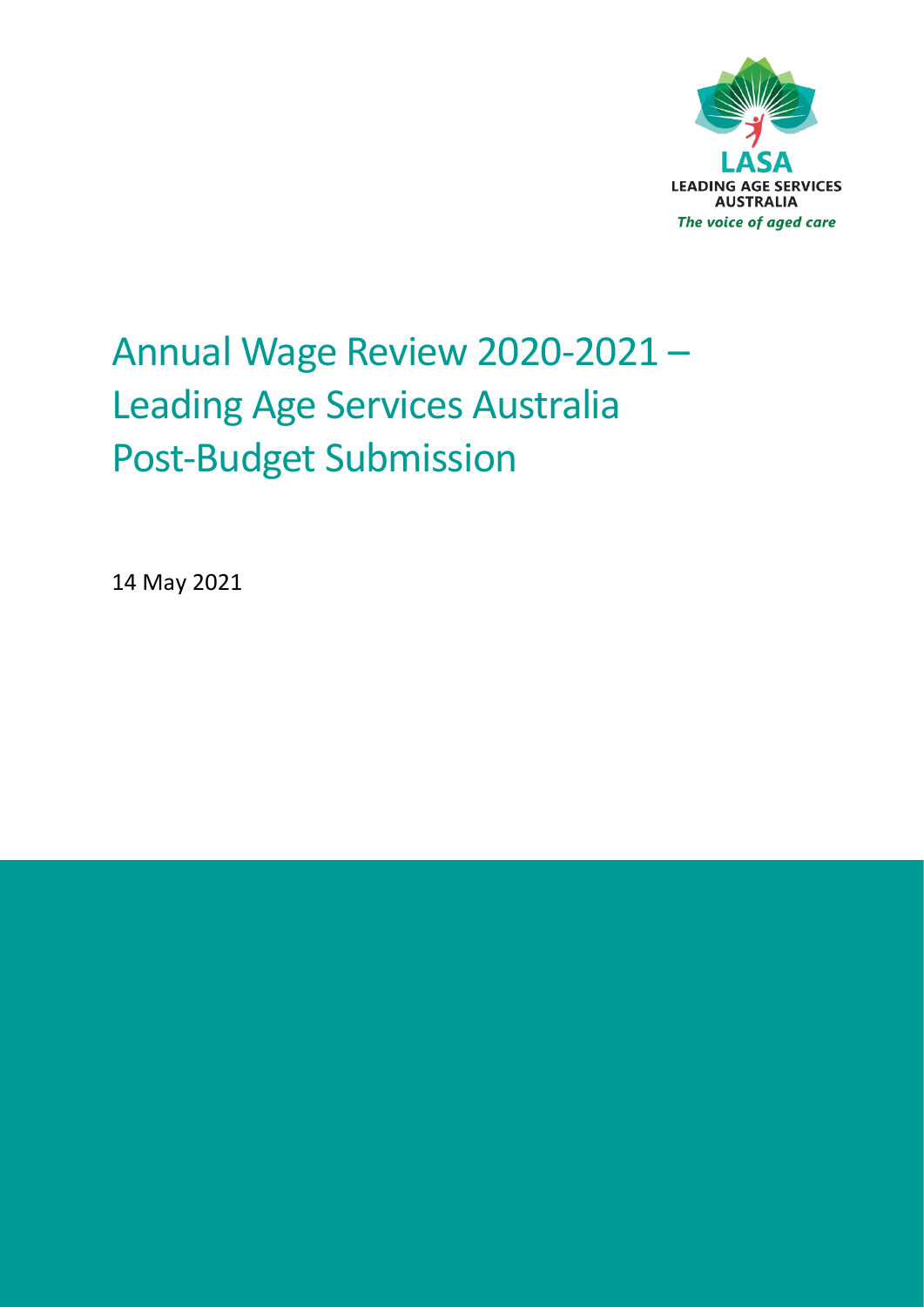# About LASA

#### Who We Are

Leading Age Services Australia (LASA) is the national association for all providers of age services across residential care, home care and retirement living/seniors housing.

#### Our Purpose

Our purpose is to enable high performing, respected and sustainable age services that support older Australians to age well by providing care, support and accommodation with quality, safety and compassion—always.

#### Our Members

We represent providers of age services of all types and sizes located across Australia's metropolitan, regional and remote areas. We are dedicated to meeting the needs of LASA Members by providing

- a strong and influential voice leading the agenda on issues of importance;
- access to valuable and value-adding information, advice, services and support; and
- value for money by delivering our services and support efficiently and effectively.

#### **LASA** supports all providers of aged care



#### Our Members are located across Australia



#### Our Affiliates

LASA Affiliates are proud supporters of the critical role played by the age services industry in caring for older Australians. Their value-adding products and services help age services providers apply innovative solutions that improve the provision of efficient and quality care.

#### Our Strategic Objectives

- 1. Be the credible and authoritative voice of aged care representing the views of our Members for the benefit of older Australians.
- 2. Build sector capability and sustainability by delivering valued services and support to Members
- 3. Lead continuous improvement by promoting and celebrating excellence and innovation in age services
- 4. Deliver value for money for Members and Affiliates.
- 5. Be a high performing, respected and sustainable association that cares for our purpose, our Members and our people.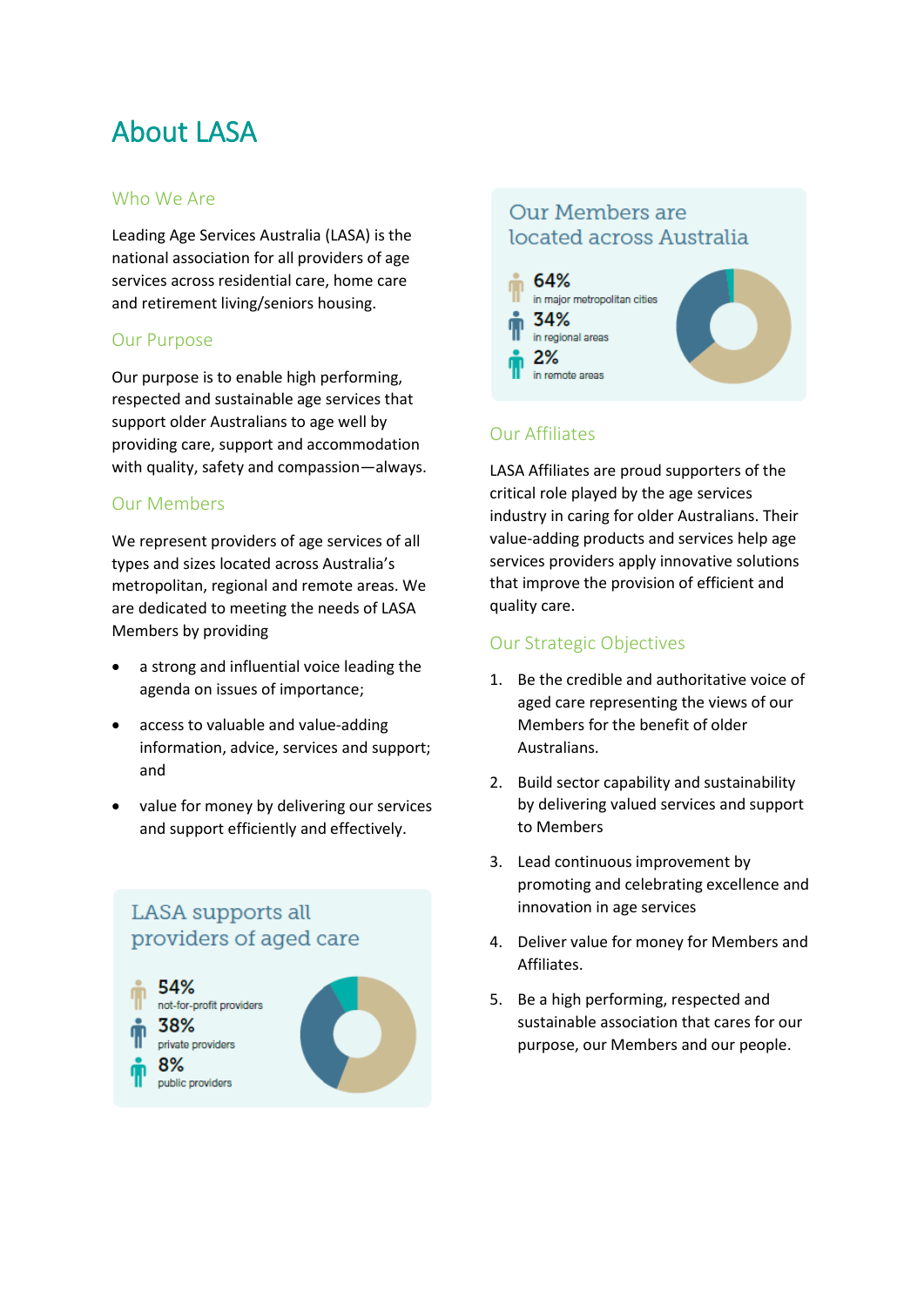# Contents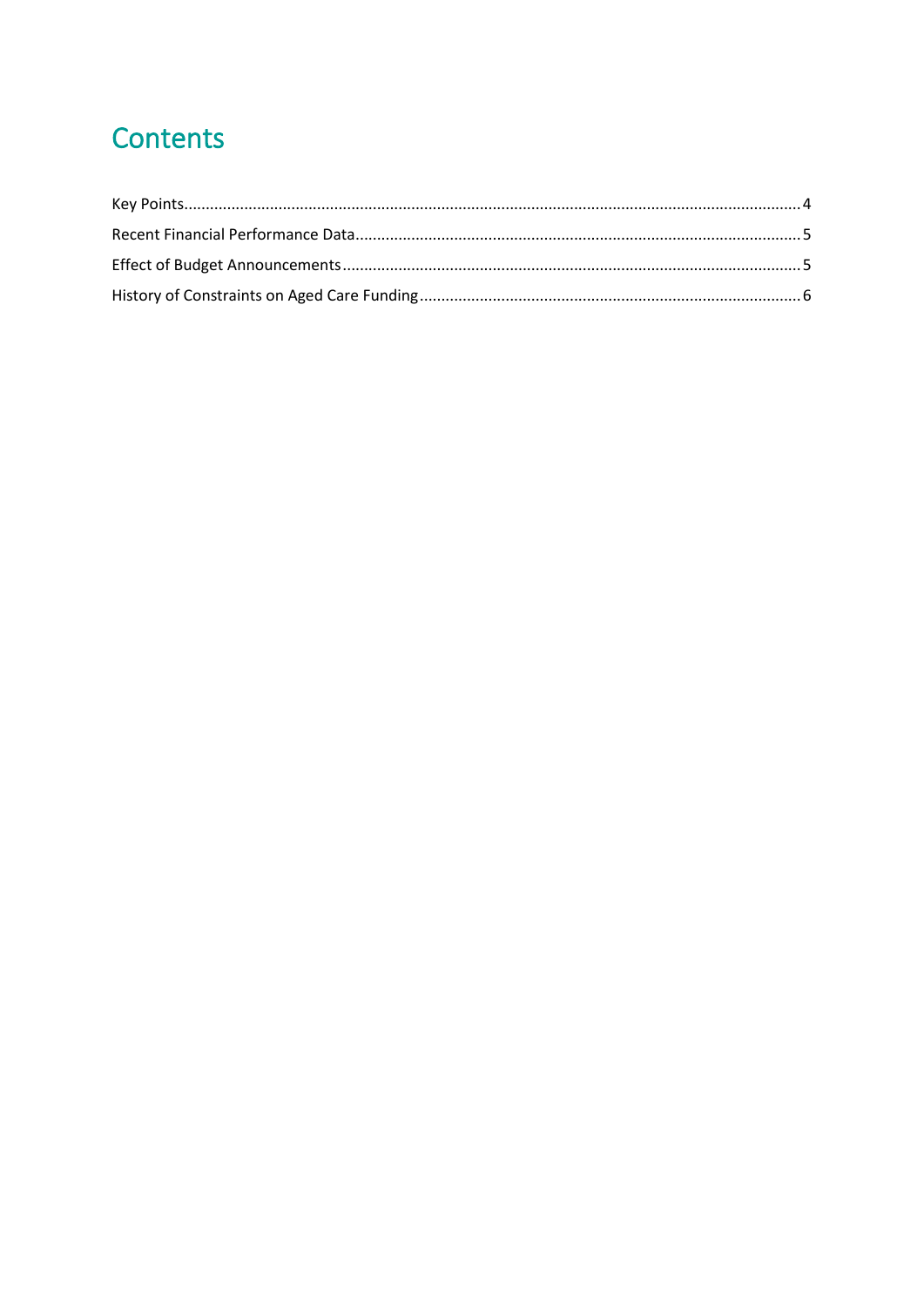### <span id="page-3-0"></span>Key Points

- 1. Aged care providers broadly support increased pay for their workforce, particularly for care staff. However, for a number of years the ability of providers to deliver pay increases has been constrained by:
	- Inadequate funding;
	- Significant price regulation by Government; and
	- The limited capacity of many older Australians to pay for increases in service costs.
- 2. Between 1999-2000 and 2018-19, funding subsidy levels increased by 70.3% in nominal terms, whereas provider input costs increased by 116.3% (see Figure 1 below) according to analysis prepared for the Royal Commission into Aged Care Quality and Safety. Consequently, the average residential aged care home lost \$8.14 per resident per day in the December Quarter of 2020 (see the Recent financial performance data of the LASA Submission).



*Figure 1 Royal Commission analysis of aged Care Costs vs indexation of subsidies*

*Source: Aged Care Royal Commission, RCD.9999.0522.0018*

3. The historic \$17.7 billion Budget package should ultimately transform the aged care sector in a way that allows staff to be paid more. This transformation however in unlikely to occur for another two years. It would be incorrect to assume that this gives aged care providers the capacity to deliver significant wage increases in the 2021-22 financial year.

We ask that the Expert Panel in the Annual Wage Review give these matters due consideration in making decisions about the quantum and timing of changes to minimum award wages.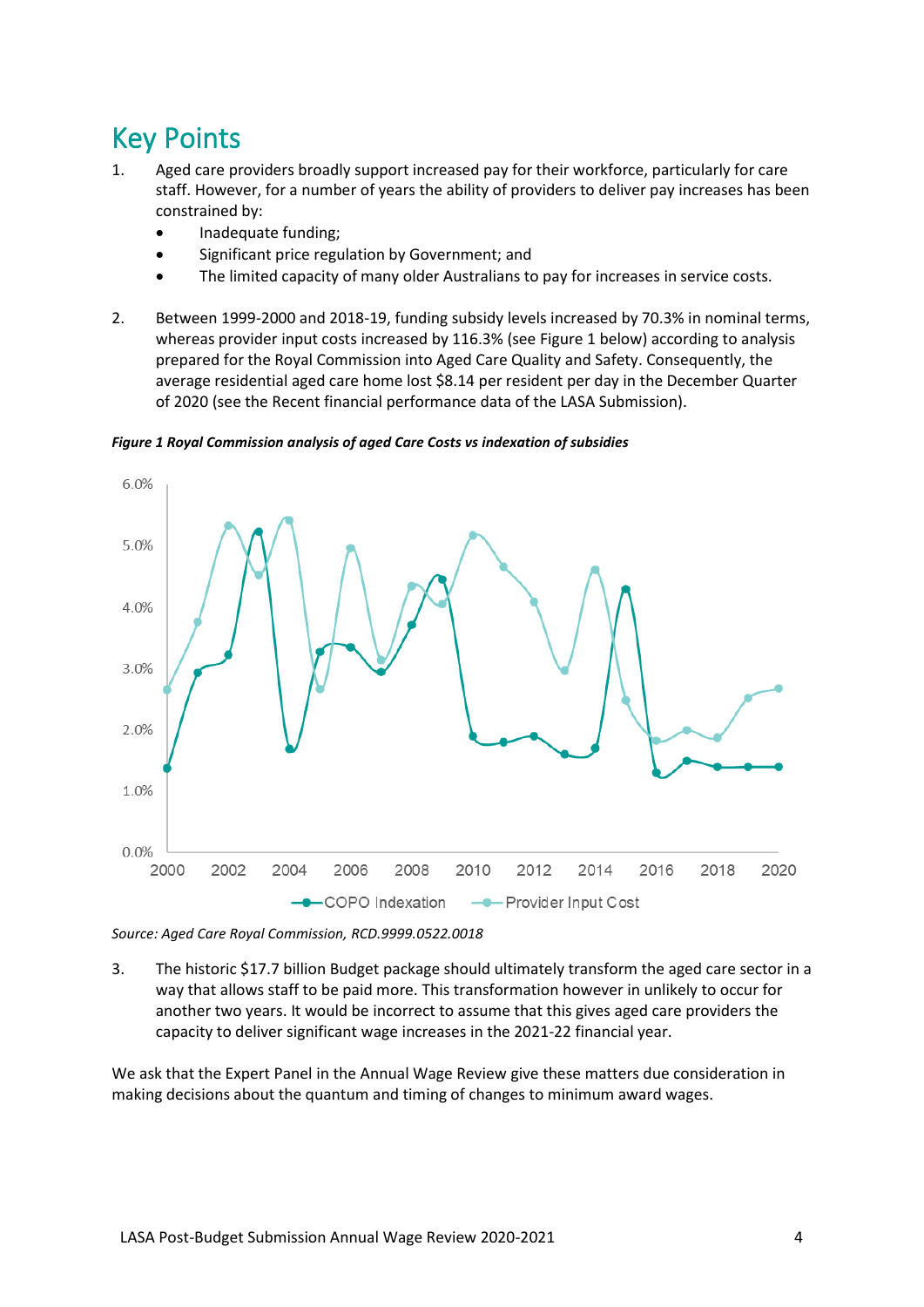### <span id="page-4-0"></span>Recent Financial Performance Data

The most recent data on the financial performance of the sector is provided by the *[Aged Care](https://www.stewartbrown.com.au/images/documents/StewartBrown_-_ACFPS_Financial_Performance_Sector_Report_December_2020.pdf)  Financial Performance Survey* [undertaken by accounting firm StewartBrown for the December](https://www.stewartbrown.com.au/images/documents/StewartBrown_-_ACFPS_Financial_Performance_Sector_Report_December_2020.pdf)  [quarter of 2020](https://www.stewartbrown.com.au/images/documents/StewartBrown_-_ACFPS_Financial_Performance_Sector_Report_December_2020.pdf) (the December 2020 StewartBrown report).

The Survey includes data for 1,200 residential care facilities (approximately 44% of the residential care sector) and 45,553 home care packages (approximately 30% of the home care sector).

The data in this survey indicates that:

- The average residential aged care facility operated with a deficit of \$8.14 per resident per day, excluding the impact of COVID-19, with the bottom 75% of homes having a deficit of \$18.67 per bed day.
- The average home care service operated with modest operating surplus of \$4.53 per client per day.

### <span id="page-4-1"></span>Effect of Budget Announcements

The Federal Government announced a historic package of aged care reforms and a funding package worth approximately \$17.7 billion over the forward estimates as part of the 2021-22 Budget. However, it would be incorrect to assume that this gives aged care providers the capacity to deliver significant wage increases in the 2021-22 financial year.

This is because in the *Australian Government Response to the Final Report of the Royal Commission into Aged Care Quality and Safety* (May 2021) the Government has indicated that it does not accept the Royal Commission's recommendation to link subsidy indexation to award wage changes. As this is the case, the current formula will continue to be applied to calculate the indexation amount for aged care funding subsidies. Our estimate of the likely indexation amount for aged care funding subsidies in July 2021 is an increase of about 1%.

In the future, this will be addressed through the directions of the Independent Pricing Authority, however this will not occur for at least two years. The outcome of this is that in the next two years there will be significant limitations on the resources of providers in the sector to fund higher wages for staff.

The largest immediate change to the subsidies received by aged care providers is the supplement to the basic daily fee of \$10 per resident per day from 1 July 2021 for residential care providers. However, this increase barely offsets the average loss reported as of December last year (see the December 2020 StewartBrown report). It should also be noted that this funding is aimed at improving the quality of food and meals as there will be reporting against food and nutrition criteria as a condition of providers receiving this funding.

For home care, there has been a significant number of additional home care packages announced to be released in the next two years. However, it is important to recognise that this does not increase the subsidy per client.

As noted above, home care is in a better starting position in terms of financial performance than residential care. There are significant unspent funds in home care packages – averaging \$7,904 per client – but this is not evenly distributed and may only be set aside for capital purchases or emergencies.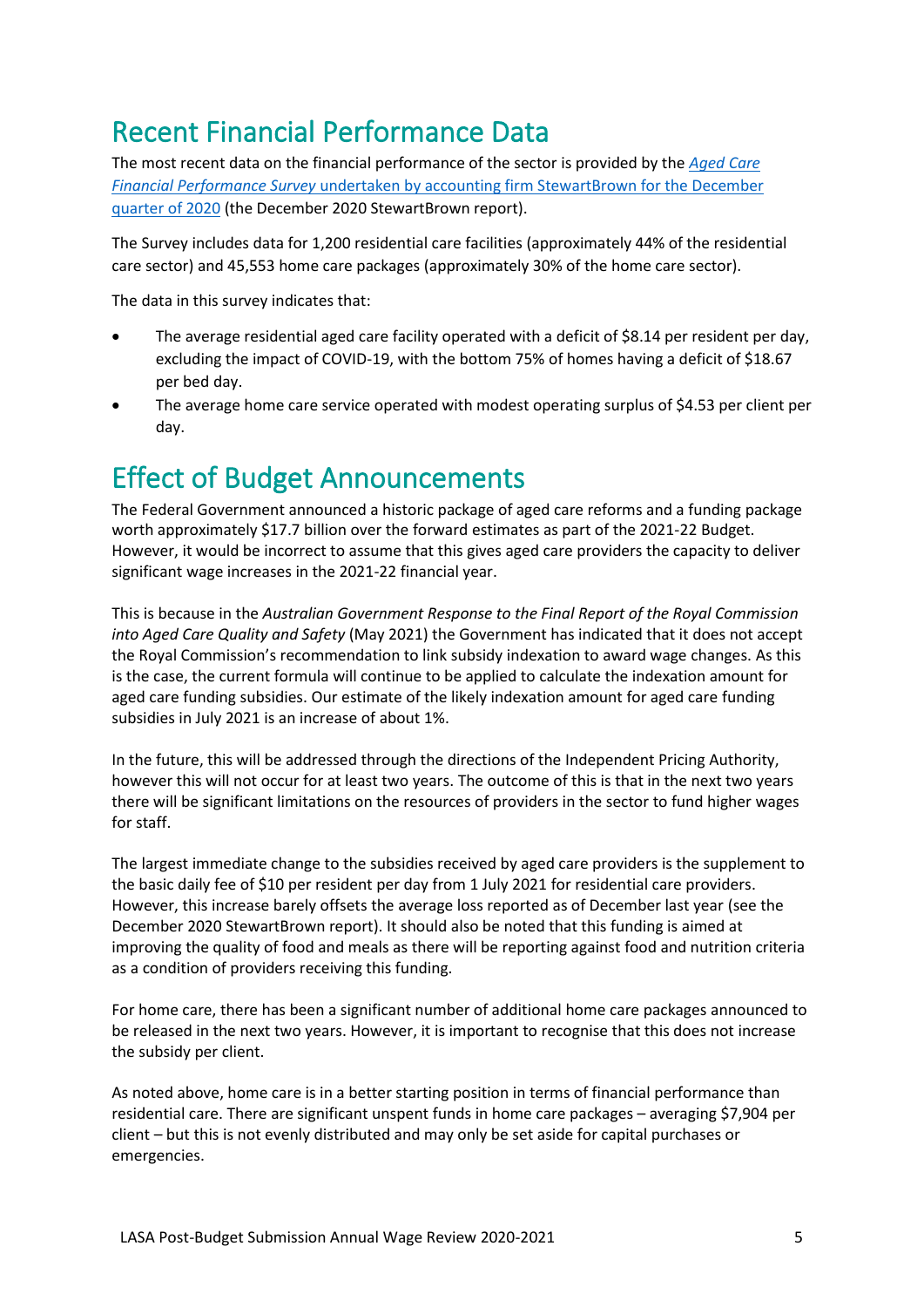However, if wages and therefore home care prices increase, the average hours of care that can be purchased falls. Overall, average hours of care have been decreasing in recent years, as shown in the chart below (Figure 2), extracted from the December 2020 StewartBrown report. This is at least partly a consequence of subsidy indexation failing to match cost increases.

It should be noted that competition for increased staff to meet the ongoing expansion of home care packages is also expected to drive up home care sector wages.



*Figure 2 Trends in home care hours for level 2 and 4 packages*

Source: StewartBrown Aged Care Financial Performance Survey December 2020

## <span id="page-5-0"></span>History of Constraints on Aged Care Funding

Analysis undertaken for the Royal Commission found that policy constraints on aged care expenditure have reduced funding by almost \$10 billion a year on an annualised basis:

*Australian government expenditure on aged care has not kept pace with demand since at least 1984-85 because of two main factors:*

- *The growth in number of aged care places was linked to the 70+ population, whereas demand for aged care was more closely correlated to the 80+ population; and*
- *An annual efficiency dividend has been imposed on aged care providers since 1996-97 through the Commonwealth Own Purpose Outlays/Expense arrangements.<sup>1</sup>*

 $1$  Royal Commission Research Brief – Impact of Expenditure Constraints and Major Budget Savings Measures Paper, GDPPC adjusted (Revised)[, https://agedcare.royalcommission.gov.au/system/files/2020-](https://agedcare.royalcommission.gov.au/system/files/2020-09/RCD.9999.0522.0001.pdf) [09/RCD.9999.0522.0001.pdf,](https://agedcare.royalcommission.gov.au/system/files/2020-09/RCD.9999.0522.0001.pdf) 2020 page 1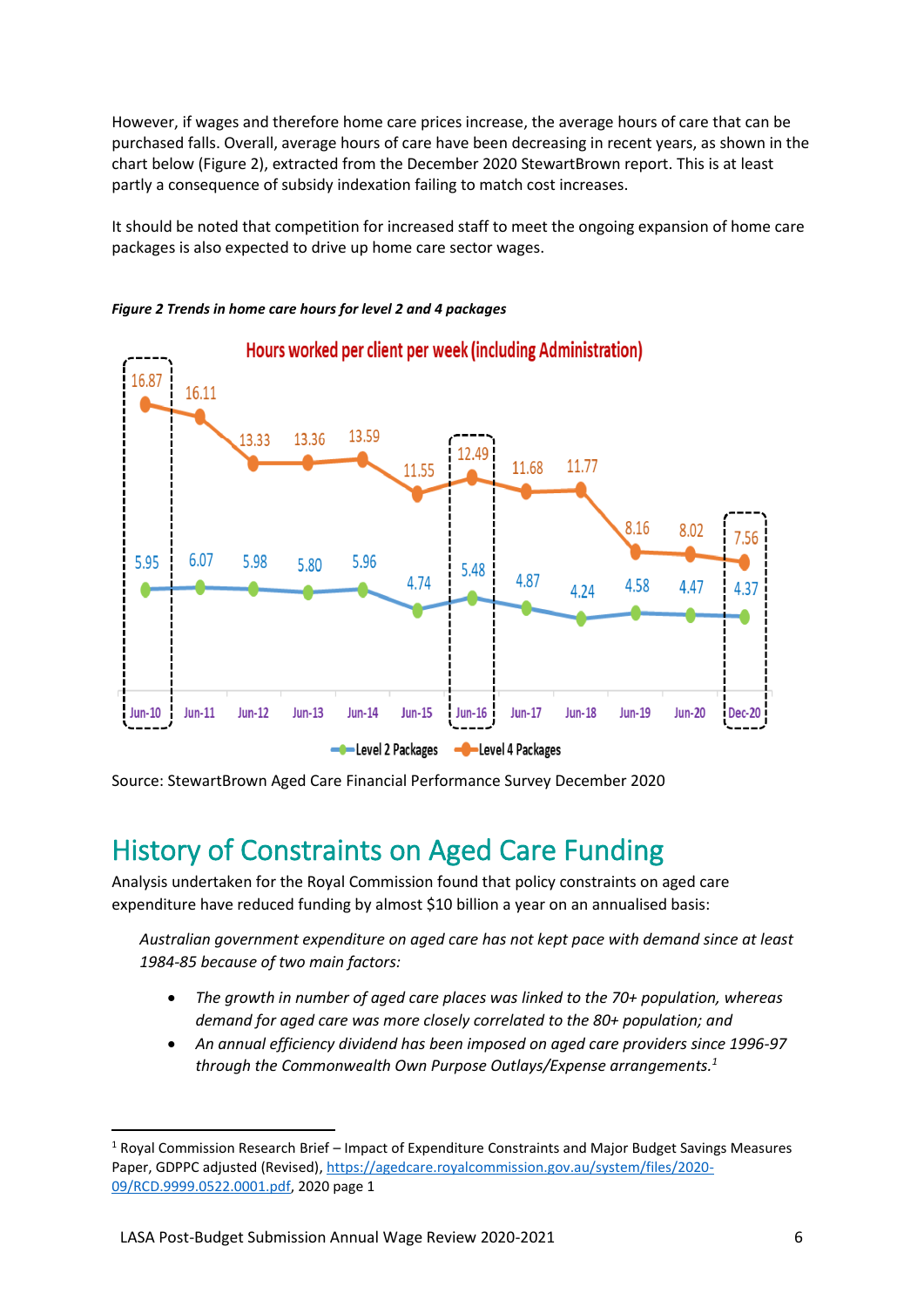*…the current level of Australian Government expenditure on aged care would be \$9.791 billion [emphasis added] more than it actually is if the planning arrangements had ensured that expenditure grew with the demand population and if subsidies had been increased in line with provider input costs*

The effect of these constraints on funding is set out in Figure 3.

Specifically with respect to the failure of indexation to account for costs, the analysis states that between 1999-2000 and 2018-19, subsidy levels increased by 70.3% in nominal terms, whereas provider input costs increased by 116.3% (see Figure 1).<sup>2</sup>

*Figure 3 Royal Commission analysis of the effect of major constraints on aged care funding in 2018-19*



*Source: Based o[n https://agedcare.royalcommission.gov.au/system/files/2020-09/RCD.9999.0522.0001.pdf](https://agedcare.royalcommission.gov.au/system/files/2020-09/RCD.9999.0522.0001.pdf)*

<sup>&</sup>lt;sup>2</sup> Royal Commission Research Brief – Impact of Expenditure Constraints and Major Budget Savings Measures Paper, GDPPC adjusted (Revised)[, https://agedcare.royalcommission.gov.au/system/files/2020-](https://agedcare.royalcommission.gov.au/system/files/2020-09/RCD.9999.0522.0001.pdf) [09/RCD.9999.0522.0001.pdf,](https://agedcare.royalcommission.gov.au/system/files/2020-09/RCD.9999.0522.0001.pdf) 2020 page 8